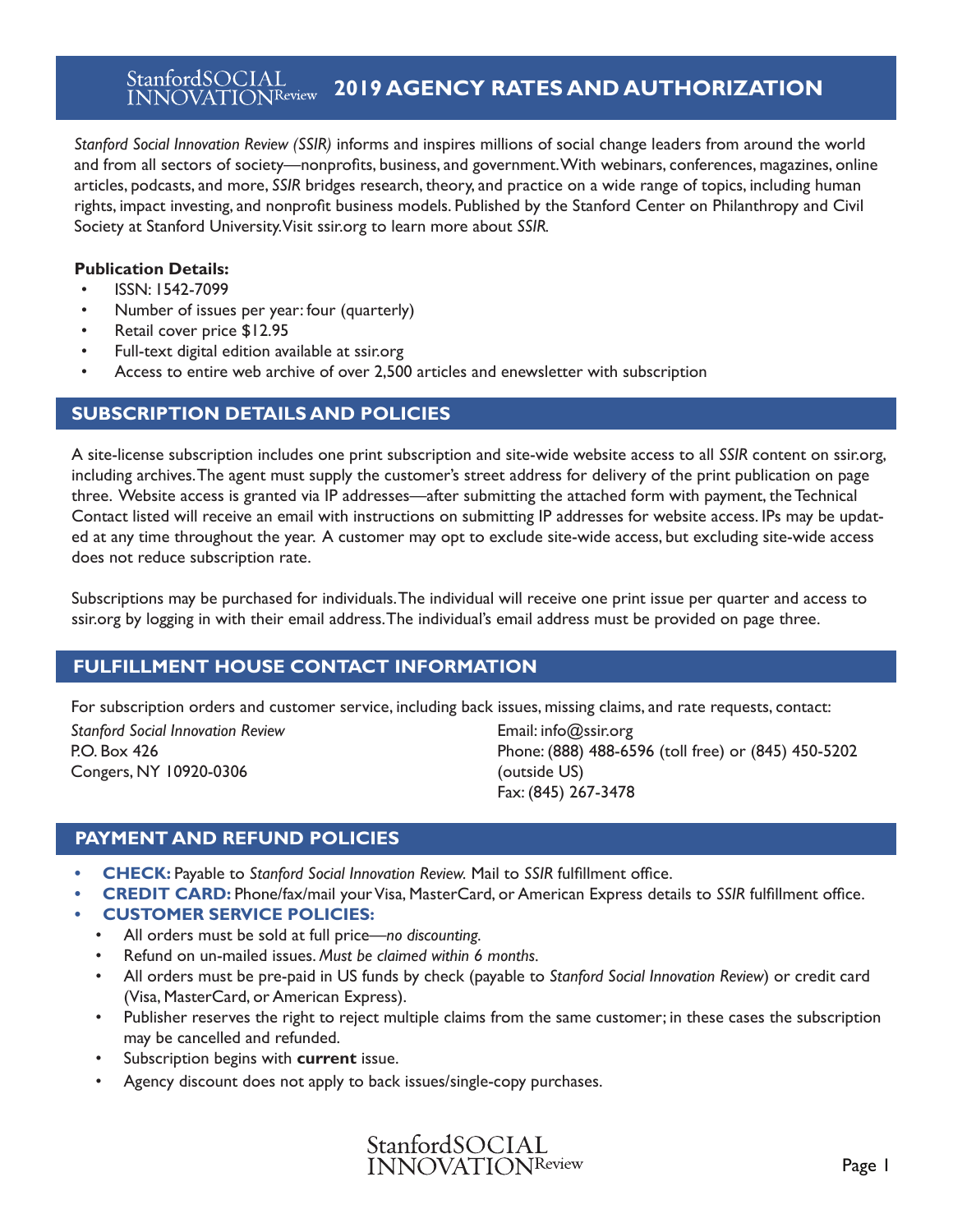### **SITE-LICENSE SUBSCRIPTION FOR ORGANIZATIONS: TIERED PRICING STRUCTURE**

*SSIR* employs a tiered pricing structure based on type of customer organization. Please choose the appropriate category from the options below. Back issues are \$12.95 per copy plus \$3 each for Canadian/international shipping (no agency discount on single copy purchases). Agency remittance is 80% of base subscription price per year to *SSIR*.

**(1) FOUNDATIONS & NONPROFITS:** All non-university philanthropic and nonprofit customers are included in this category. Number of users is defined as number of full-time employees at organization.

| <b>Number of Users*</b> | <b>Price Per Year</b> | <b>Agency Remittance to SSIR</b> |
|-------------------------|-----------------------|----------------------------------|
| $1 - 74$                | \$400                 | \$320                            |
| 75-299                  | \$600                 | \$480                            |
| $300+$                  | \$1,200               | \$960                            |

**(2) UNIVERSITY LIBRARIES & EDUCATIONAL INSTITUTIONS:** Universities get a discounted price based on number of full-time students. This category includes standalone graduate degree programs, online learning programs, and all educational institutions undergraduate and above. For high school level and below, see (3).

| <b>Number of Users*</b> | <b>Price Per Year</b> | <b>Agency Remittance to SSIR</b> |
|-------------------------|-----------------------|----------------------------------|
| $1 - 1.499$             | \$300                 | \$240                            |
| 1,500-5,999             | \$400                 | \$320                            |
| 6,000-39,999            | \$500                 | \$400                            |
| $40,000+$               | \$600                 | \$480                            |

- **(3) NON-UNIVERSITY LIBRARIES & GOVERNMENT DEPARTMENTS:** Flat fee of \$300 (\$150 agency remit) for for all non-university public libraries, high schools, and small government departments. Please note that libraries at public universities are not included in this category, and should refer to (2) for price.
- **(4) FOR-PROFIT & OTHER:** Contact *SSIR* at info@ssir.org to discuss prices for for-profit customers—including for-profit social enterprises and benefit corporations—and customers that don't fall into categories 1-3

\*Please note that we charge based on number of users, rather than geographic location. Institutions with multiple offices/campuses should refer to total number of enrolled full-time students for universities or full-time employees for nonprofits/foundations for their correct price tier. Please contact *SSIR* at info@ssir.org if you have any questions about an institution's tier.

**ADD-ON PRICING:** Customers can add multiple print magazine copies sent to additional addresses for \$20 per address per year. This price only applies to agency subscription customers.

# **SUBSCRIPTION FOR INDIVIDUALS**

The individual will receive one print issue per quarter and access to ssir.org by logging in with their email address. The individual's email address must be provided on page three. Back issues are \$12.95 per copy plus \$3 each for Canadian/international shipping (no agency discount on single copy purchases). Agency remittance is 80% of base subscription price per year to *SSIR*. Domestic subscriptions include the US and Canada.

| <b>Subscription</b>        | <b>Price Per Year</b> | <b>Agency Remittance to SSIR</b> |
|----------------------------|-----------------------|----------------------------------|
| <b>All-Access Domestic</b> | \$54.95               | \$43.96                          |
| All-Access International   | \$69.95               | \$55.96                          |